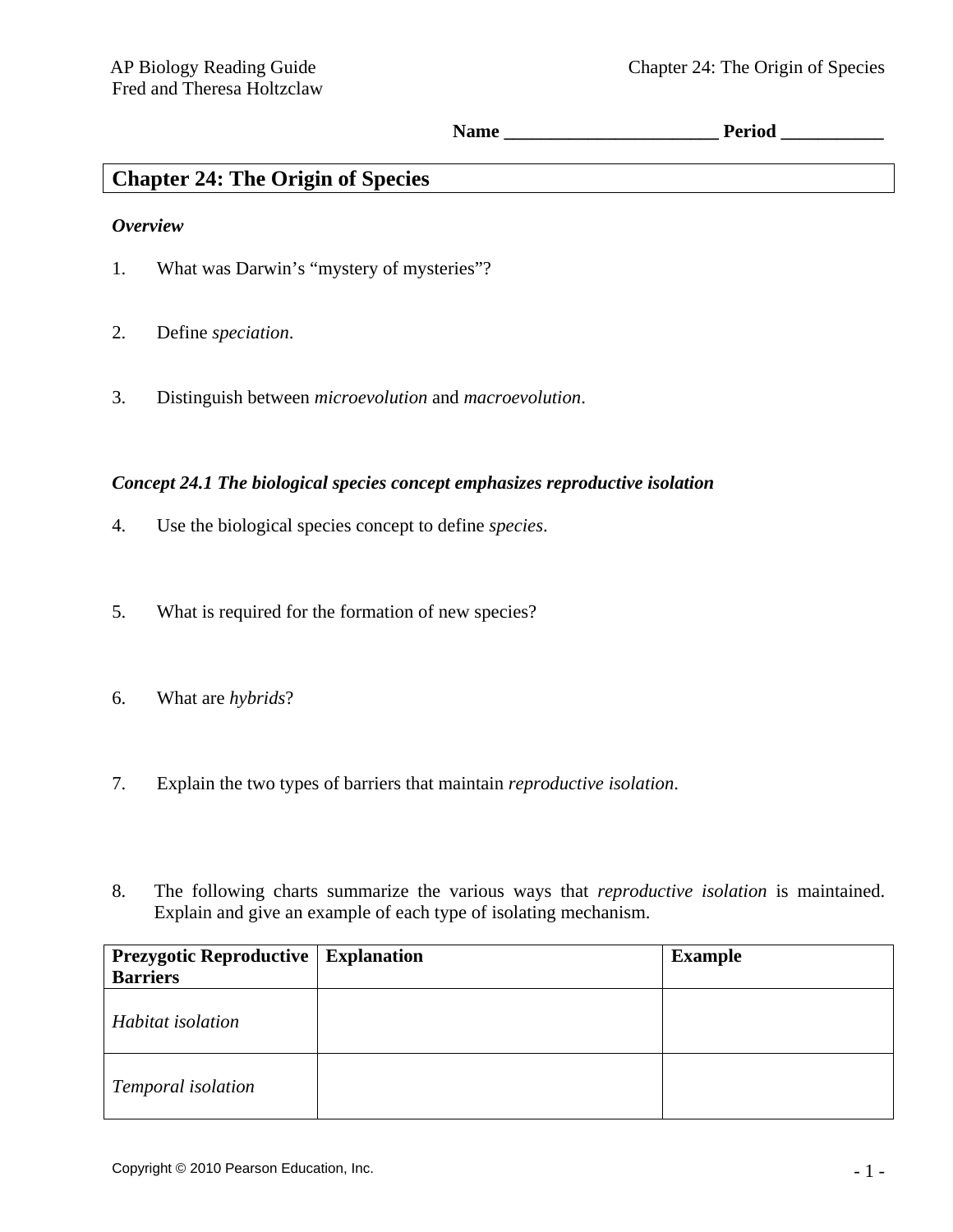| <b>Behavioral isolation</b> |  |
|-----------------------------|--|
| Mechanical isolation        |  |
| <b>Gametic</b> isolation    |  |

| Postzygotic<br><b>Reproductive Barriers</b> | <b>Explanation</b> | <b>Example</b> |
|---------------------------------------------|--------------------|----------------|
| Reduced hybrid viability                    |                    |                |
| Reduced hybrid fertility                    |                    |                |
| Hybrid breakdown                            |                    |                |

9. The concept of reproductive isolation is essential for an understanding of speciation, so we are going to have you look at it again. Refer to Figure 24.4, and label the sketch below. Name each type of isolating mechanism.

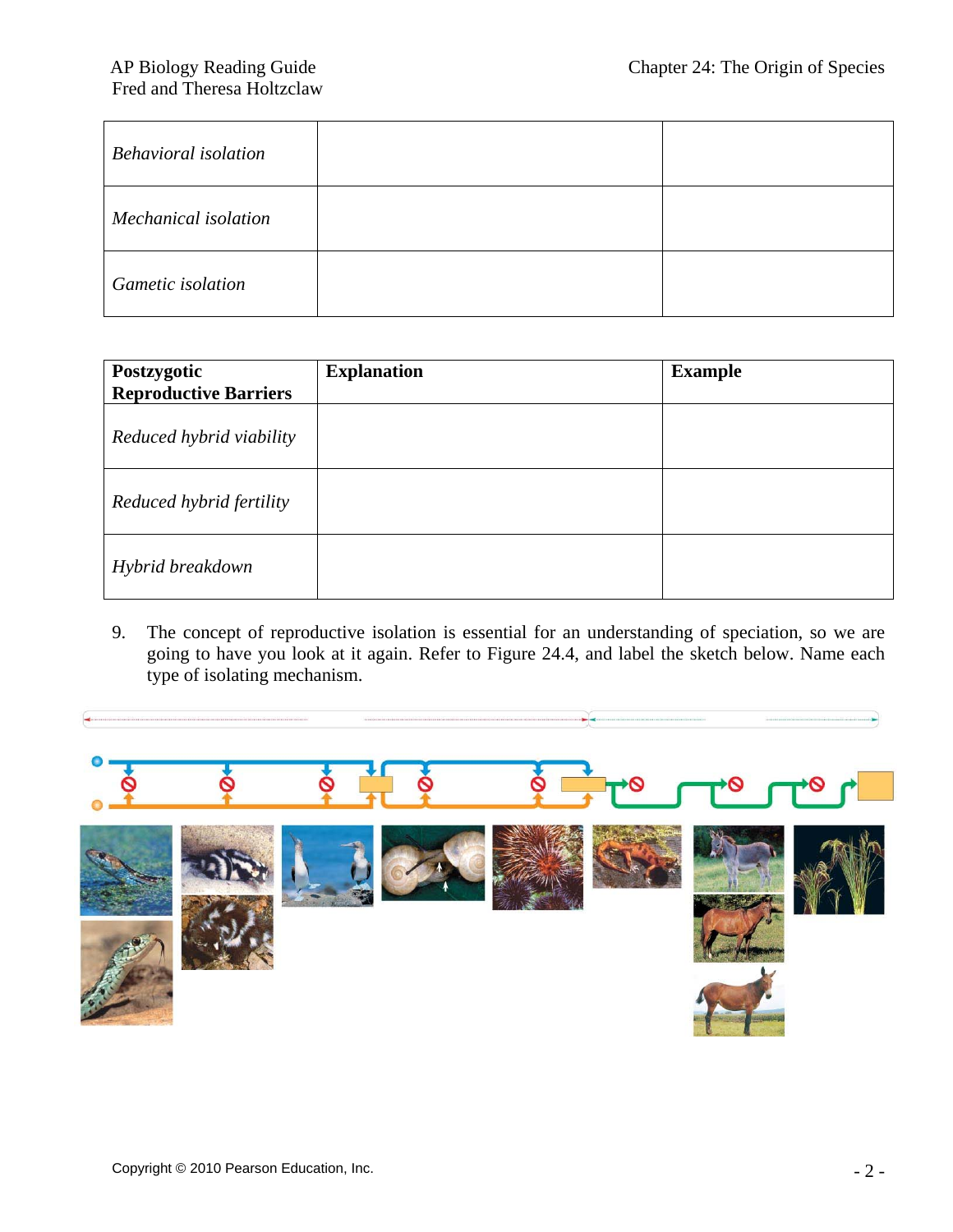## *Concept 24.2 Speciation can take place with or without geographic separation*

10. Gene flow can be interrupted in two main ways. Explain and give an example of each by labeling and annotating this figure, which shows an ancestral species of fish and then the two modes of speciation.



- 11. What type of speciation is caused by a barrier such as the Grand Canyon?
- 12. *Sympatric speciation* occurs in populations that live in the same geographic area. How is this possible?

\_\_\_\_\_\_\_\_\_\_\_\_\_\_\_\_\_\_\_\_.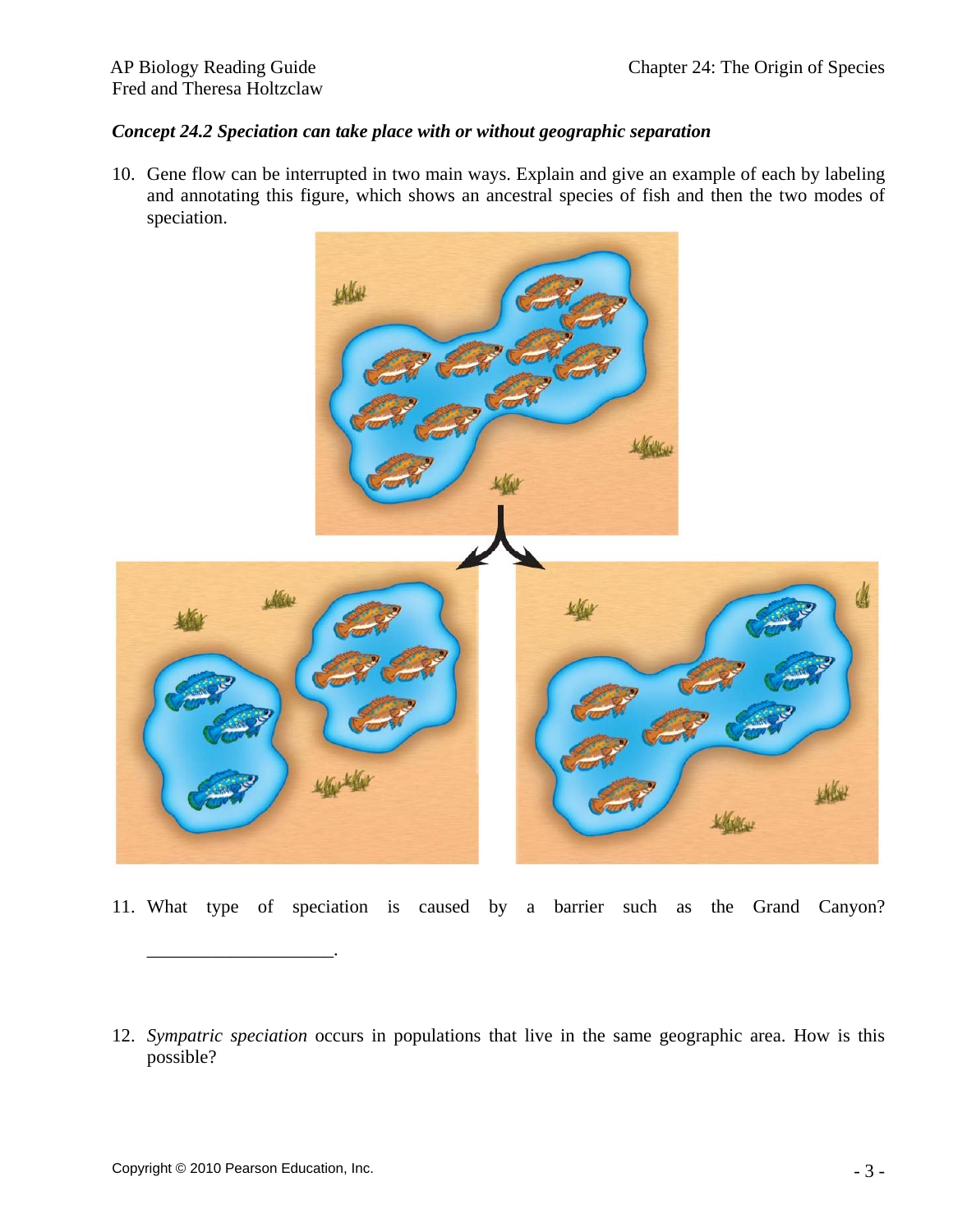13. Your response to question 13 should have listed *polyploidy, habitat differentiation,* and *sexual selection*. These are not easy concepts to understand, so let's spend some time with each of them. To begin, use the following figure to explain *autopolyploidy*.



14. Now, use this figure to explain *allopolyploid speciation*.



15. Before we leave allopatric and sympatric speciation, explain what happens in *sexual selection*, and how this process can drive sympatric speciation.

## *Concept 24.3 Hybrid zones provide opportunities to study factors that cause reproductive isolation*

16. What are *hybrid zones*?